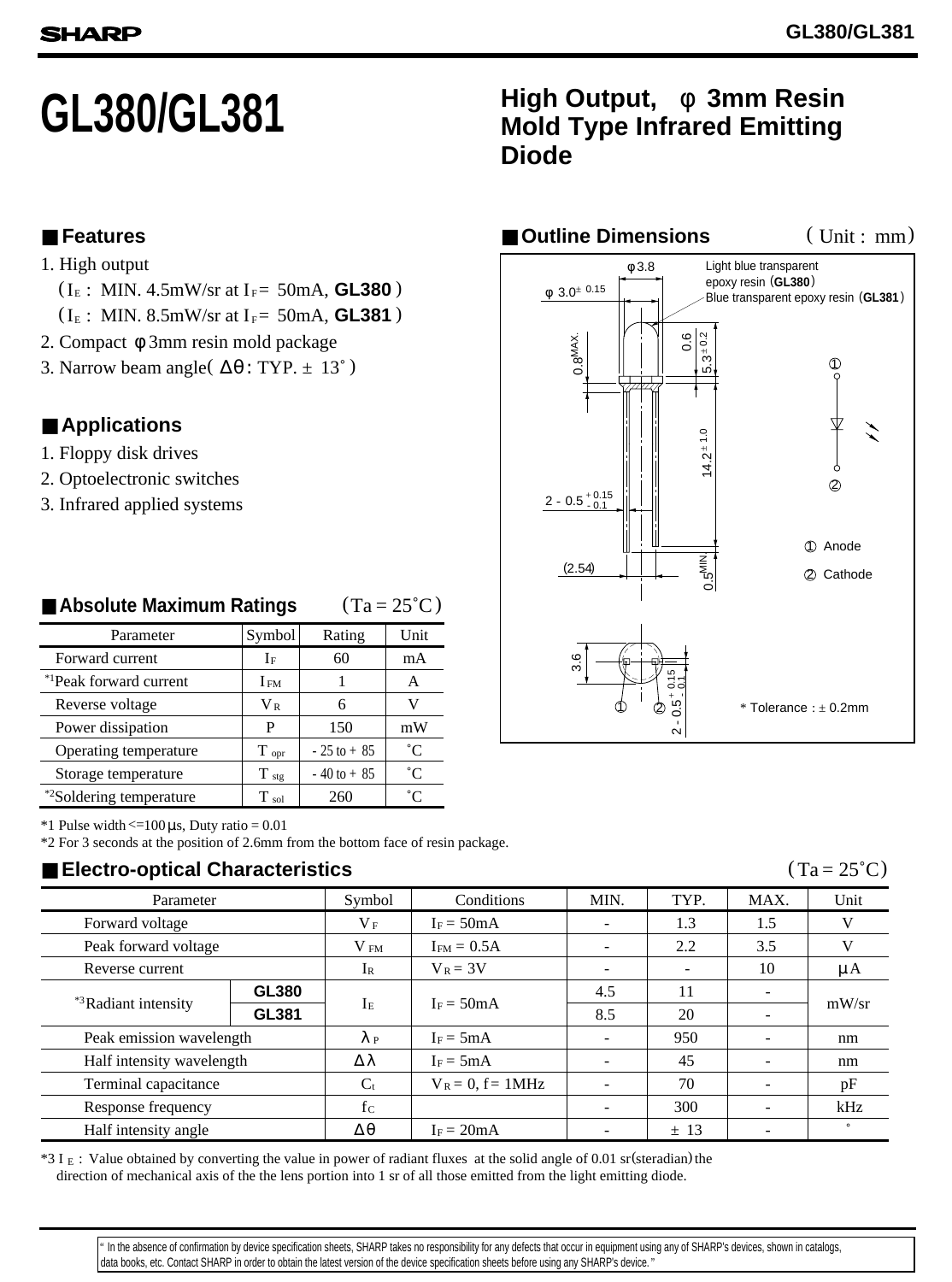

### **Fig. 3 Spectral Distribution**





## **Fig. 2 Peak Forward Current vs. Duty Ratio**



 **Ambient Temperature**



**Fig. 6 Relative Radiant Flux vs. Ambient Temperature**